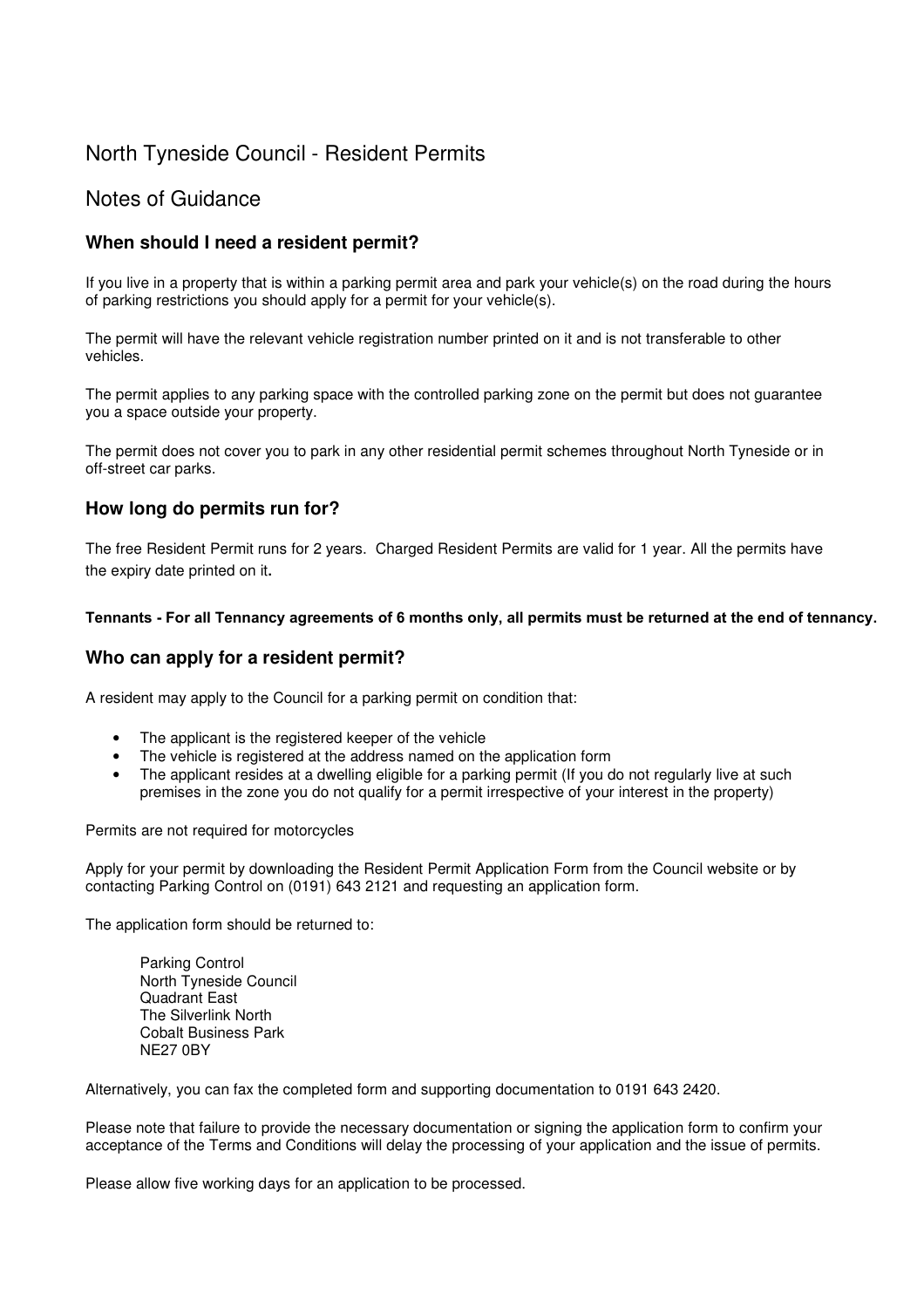# **What do I need to send with the application?**

You must provide proof that you are a resident at the property and are the registered keeper of the vehicle with your application form.

If you are applying for a second or more Resident Permits, you will have to send a cheque or postal order to cover the cost of the permit(s) e.g. £20.00 per permit per annum.

#### **The documents must show your name and the address at which you are applying for a permit.**

Your application form will not be processed if it is not fully or correctly completed or if the relevant documents are not enclosed.

#### **Proof One - Proof of residence** (one of the following documents will be acceptable)

| Driving Licence                                                                                                         |  |  |
|-------------------------------------------------------------------------------------------------------------------------|--|--|
|                                                                                                                         |  |  |
| Current Council Tax demand                                                                                              |  |  |
|                                                                                                                         |  |  |
| A property purchase or lease agreement document                                                                         |  |  |
|                                                                                                                         |  |  |
| A formal tenancy agreement or a housing association rent document                                                       |  |  |
| A recent utility bill (electricity, gas, water bill)                                                                    |  |  |
|                                                                                                                         |  |  |
| A landline telephone bill or contract mobile phone bills.                                                               |  |  |
| A recent personal bank or building society or credit card statement. Company account statements will not be<br>accepted |  |  |
| Certificate and schedule of insurance (privately owned vehicles only)                                                   |  |  |
| V5C Vehicle registration document (privately own vehicles only)                                                         |  |  |
| Benefit or pension book                                                                                                 |  |  |

#### **Proof Two - Proof of Vehicle**

You must be able to provide proof that your vehicle is kept in North Tyneside and is driven by you. Please ensure you refer to the section that is relevant to you in the table below. Documents issued in joint names are acceptable.

| Type of<br>ownership       | Documents to be provided as proof                                                                                                                                                                                              |
|----------------------------|--------------------------------------------------------------------------------------------------------------------------------------------------------------------------------------------------------------------------------|
| Privately owned<br>vehicle | Vehicle registration document (V5C) in your name and showing your North Tyneside<br>address. (can also be accepted as proof of residency)                                                                                      |
|                            | A valid motor insurance schedule showing the registration number, North Tyneside address<br>and you as the main or named driver. (can also be accept as a proof of residency)<br>Group policy certificate showing all vehicles |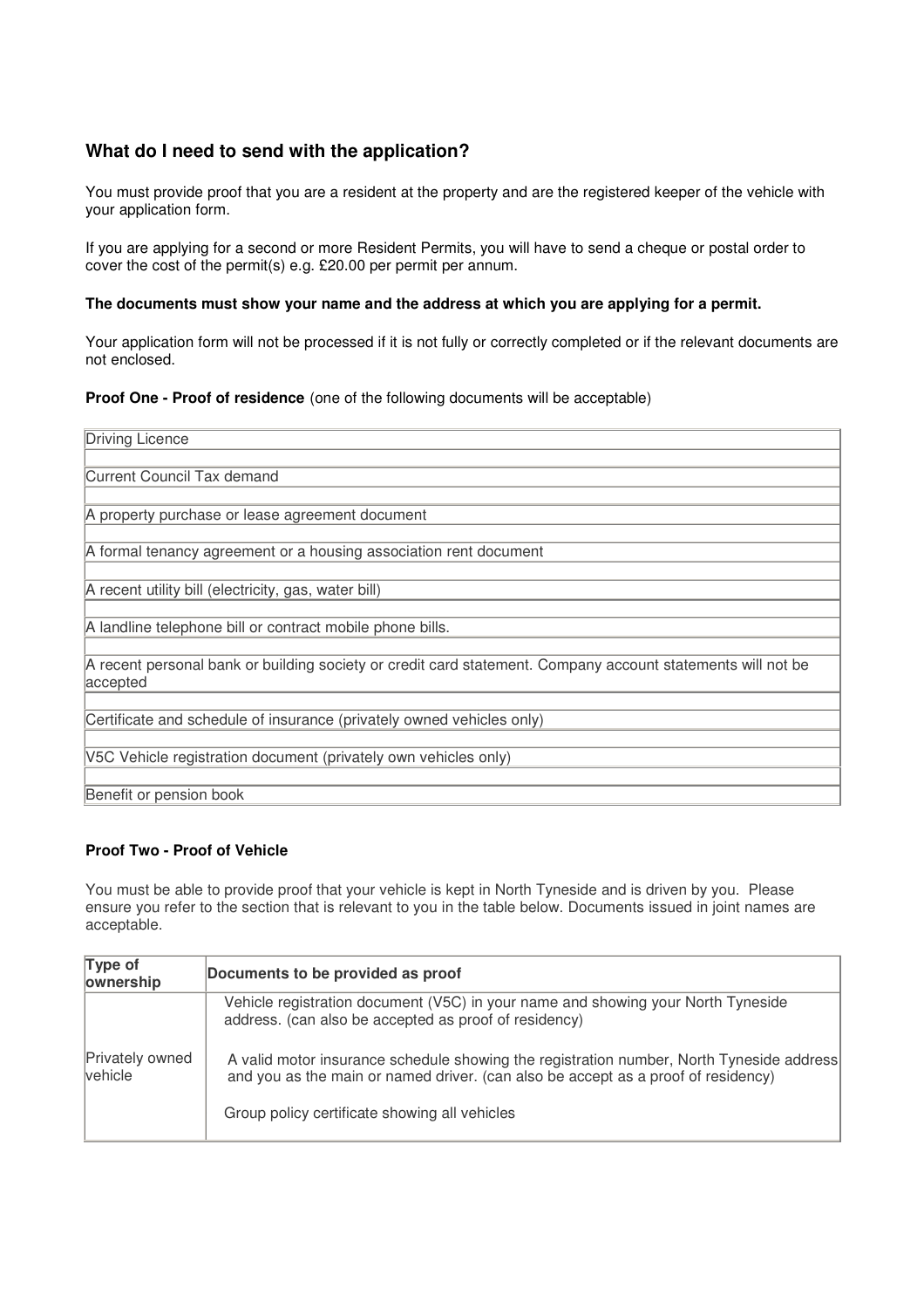| Privately hired or<br>leased vehicle | Hire/lease agreement containing a statement of insurance or a private certificate showing<br>name and North Tyneside address of applicant as driver.                                                                                                                                                                              |
|--------------------------------------|-----------------------------------------------------------------------------------------------------------------------------------------------------------------------------------------------------------------------------------------------------------------------------------------------------------------------------------|
|                                      | Company letter (public or limited company)                                                                                                                                                                                                                                                                                        |
| Company vehicle<br>- limited company | A Statutory Declaration (sole trader or non limited company) confirming that applicant is the<br>sole driver and insured to drive.                                                                                                                                                                                                |
| Vehicle on lease<br>to your employer | You will require the appropriate company letter or Statutory Declaration, as well as a letter<br>from the lease company addressed to your company confirming that the vehicle is on lease<br>to your employer and insurance is included in the terms of lease. You do not need the<br>vehicle registration document in this case. |
| Chauffeur                            | If you are a resident, own a vehicle and employ a chauffeur on a professional basis, you will<br>need to submit:                                                                                                                                                                                                                  |
|                                      | The vehicle registration document (V5C) showing your name with your North Tyneside<br>address.                                                                                                                                                                                                                                    |
|                                      | A contract of employment or two recent pay slips. In addition, the chauffeur's driving license<br>and certificate of insurance showing the chauffeur as the main driver, and your North<br>Tyneside address.                                                                                                                      |

#### **Unable to provide all proof documents?**

If you are a new applicant and are unable to provide all of the original proof documents straight away, you may be eligible for temporary cover for one month.

Check out the Council website relating to **Interim cover** for more information on this option

### **How many permits can I apply for?**

There is no restriction on the number of permits that are available per household, however you will have to provide proof that each vehicle is registered to the property within the controlled parking zone.

#### **How much do permits cost?**

The first Resident Permit is free of charge.

A second or more Resident Permit(s) is charged at £20.00 per permit per annum.

There is a cost of £20.00 for providing a replacement if any of the permits are lost or damaged. This charge is to cover the administration and material cost of cancelling the previous permit and the production of the replacement.

If your permit is stolen then you need to report the theft of your permit to the police and obtain a crime reference number before we can issue a replacement. As a goodwill gesture, there is no charge for a replacement permit if you provide a crime reference number. Please note that we will confirm this information with the police prior to issuing a replacement.

If you are unable to provide a police crime reference number as proof that your permit was stolen then a £20.00 charge will apply to re-issue your permit.